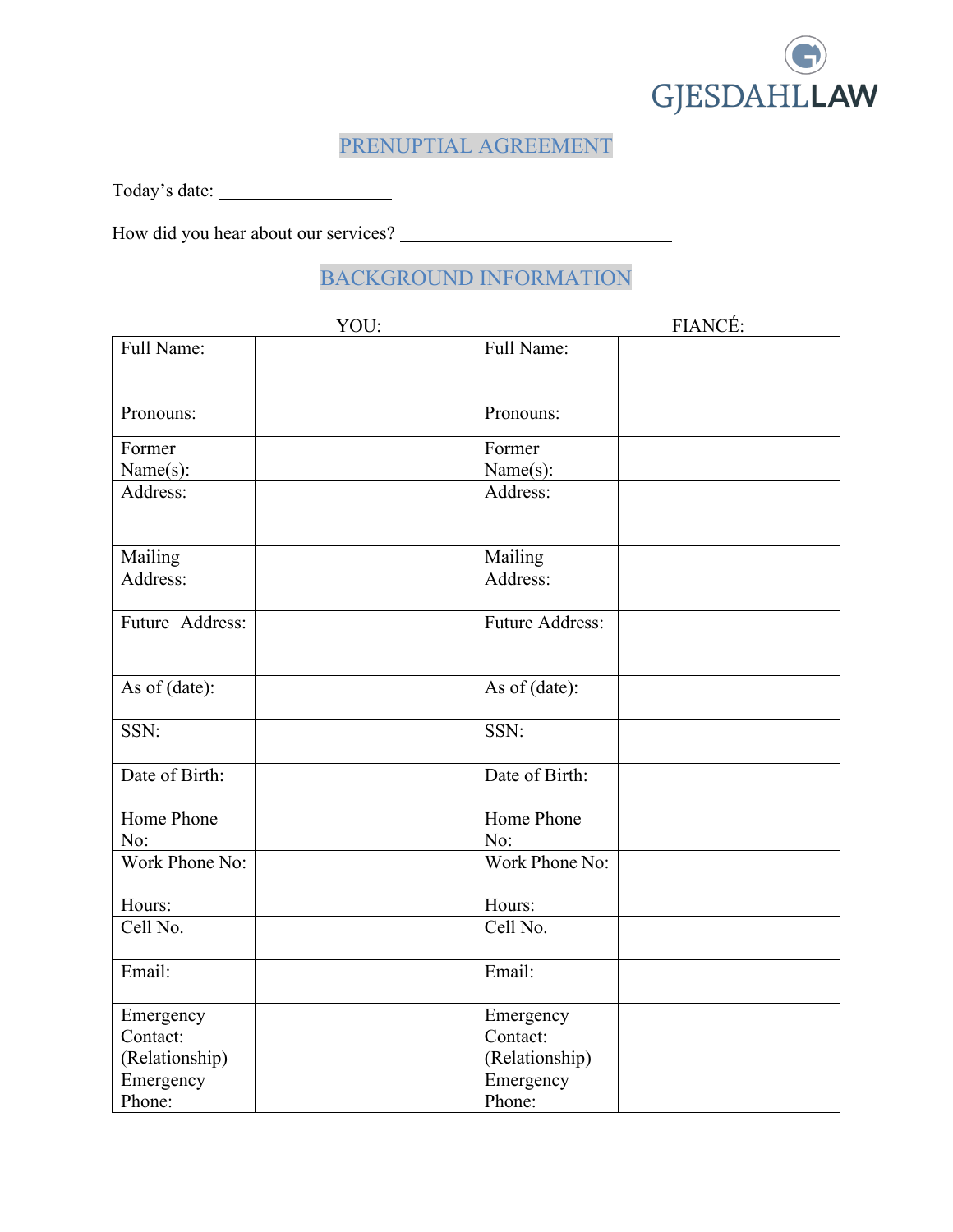| Date of wedding: |  |  |  |
|------------------|--|--|--|
|                  |  |  |  |

Place of wedding (city, county, state or country): \_\_\_\_\_\_\_\_\_\_\_\_\_\_\_\_\_\_\_\_\_\_\_\_\_\_\_\_\_

Are either you or your fiancé in the US military service? Explain:

Do you have a Will, Trust, and/or any Powers of Attorney documents?

Name and contact information for your fiancé's attorney:

# **CHILDREN**

| <b>Child's Full Name</b> | <b>Birthdate</b> | Age | <b>SSN</b> |
|--------------------------|------------------|-----|------------|
|                          |                  |     |            |
|                          |                  |     |            |
|                          |                  |     |            |
|                          |                  |     |            |
|                          |                  |     |            |
|                          |                  |     |            |
|                          |                  |     |            |
|                          |                  |     |            |

Who are the children living with?

Do any children have special needs?

Explain:

 $\overline{a}$ 

Are there children from a previous marriage or relationship whose interests may be affected by a future divorce?

Explain:

Are you or your fiance currently pregnant?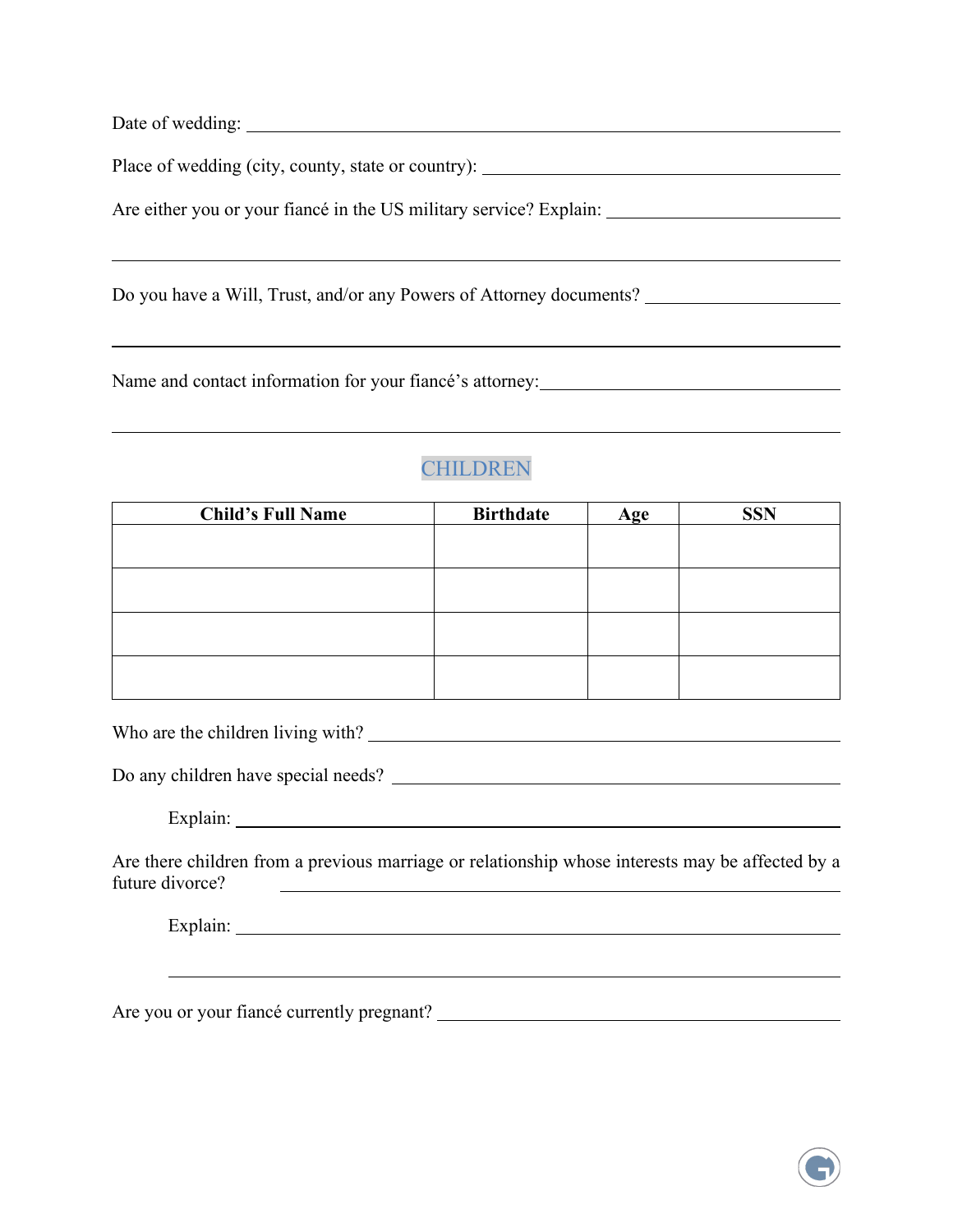# INCOME INFORMATION

|                     | YOU:       |     | FIANCÉ:             |                     |
|---------------------|------------|-----|---------------------|---------------------|
| Degree(s) Obtained: |            |     | Degree(s) Obtained: |                     |
| Occupation:         |            |     | Occupation:         |                     |
| Employed by:        |            |     | Employed by:        |                     |
| Address:            |            |     | Address:            |                     |
| Years employed      | Hours/week |     | Years employed      | Hours/week          |
| Gross Salary:       | \$         | per | Gross Salary:       | $\mathbb{S}$<br>per |
| Bonus:              |            |     | Bonus:              |                     |
| Net Salary:         | \$         | per | Net Salary:         | $\mathbb{S}$<br>per |
| Other source or     |            |     | Other source or     |                     |
| potential source of |            |     | potential source of |                     |
| income?             |            |     | income?             |                     |

# COUNTY/STATE BENEFITS

Benefits received by you or your fiancé:

| Cash Grant (AFDC or MFIP)                                 |  |
|-----------------------------------------------------------|--|
| <b>Medical Assistance</b>                                 |  |
| Minnesota Care                                            |  |
| Subsidized or sliding fee childcare                       |  |
| Veterans Administration                                   |  |
| Social Security                                           |  |
| Unemployment Compensation                                 |  |
| Workers' Compensation                                     |  |
| Other, explain: (i.e. food stamps,<br>daycare assistance) |  |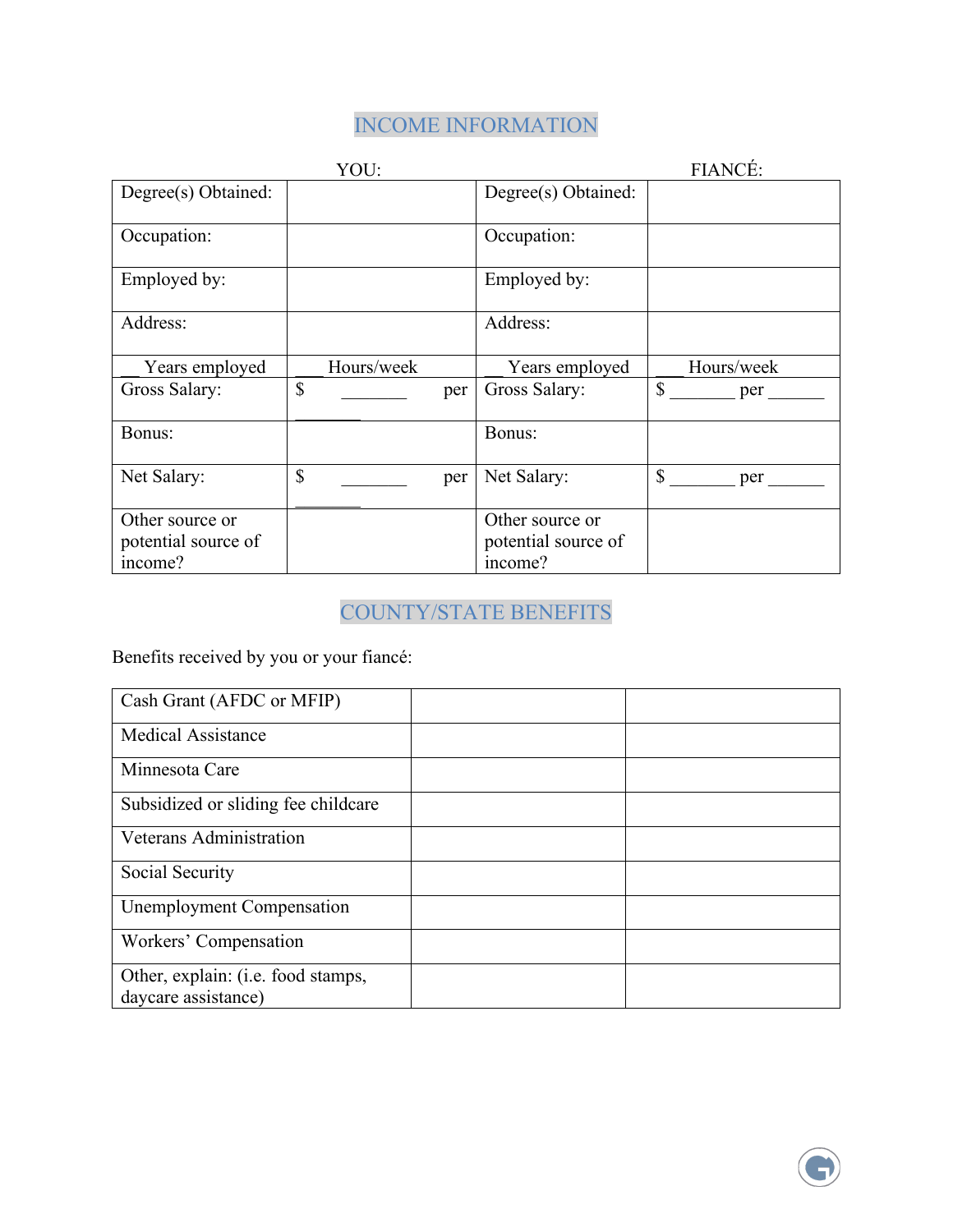# SUPPORT OBLIGATIONS

List all current support paid or received by you or your fiancé.

 $\overline{a}$ 

|                                       | YOU:                                         | SPOUSE: |
|---------------------------------------|----------------------------------------------|---------|
| Child Support Paid                    |                                              |         |
| <b>Child Support Received</b>         |                                              |         |
| Spousal Support Paid                  |                                              |         |
| <b>Spousal Support Received</b>       |                                              |         |
|                                       | <b>HEALTH INFORMATION</b>                    |         |
| Who provides insurance? You $\square$ | Fiancé $\Box$                                |         |
| Through employment?                   | $\Box$<br>Yes<br>N <sub>0</sub>              |         |
|                                       |                                              |         |
|                                       |                                              |         |
|                                       | Who is the provider?                         |         |
|                                       | <b>BUSINESS INTERESTS</b>                    |         |
|                                       |                                              |         |
|                                       |                                              |         |
|                                       | Phone: Service or Product:                   |         |
|                                       | Date Acquired: Position Held: Position Held: |         |
| Cost of Investment:                   | Source of Investment:                        |         |
|                                       |                                              |         |
|                                       |                                              |         |
|                                       |                                              |         |
|                                       |                                              |         |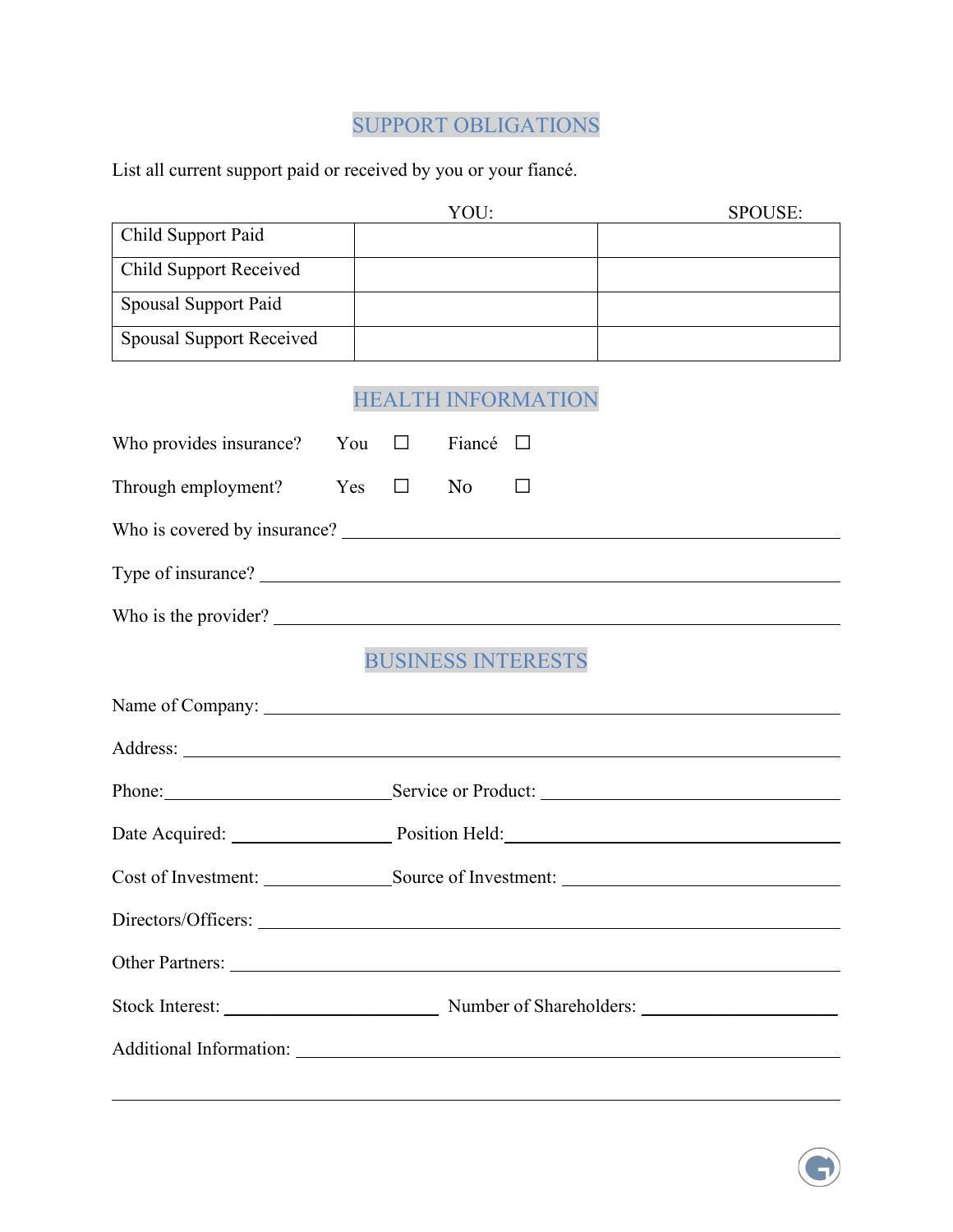# REAL ESTATE

| Title held by: You $\Box$ Fiance $\Box$ Both $\Box$ Abstract or Torrens Property? |
|-----------------------------------------------------------------------------------|
|                                                                                   |
| Date Purchased: Purchase Price: Purchase Price:                                   |
|                                                                                   |
|                                                                                   |
|                                                                                   |
|                                                                                   |
|                                                                                   |
|                                                                                   |
| Title held by: You $\Box$ Spouse $\Box$ Both $\Box$ Abstract or Torrens Property? |
|                                                                                   |
| Date Purchased: Purchase Price: Purchase Price:                                   |
|                                                                                   |
|                                                                                   |
|                                                                                   |
|                                                                                   |
|                                                                                   |
|                                                                                   |
| Title held by: You $\Box$ Spouse $\Box$ Both $\Box$ Abstract or Torrens Property? |
|                                                                                   |
| Date Purchased: Purchase Price: Purchase Price:                                   |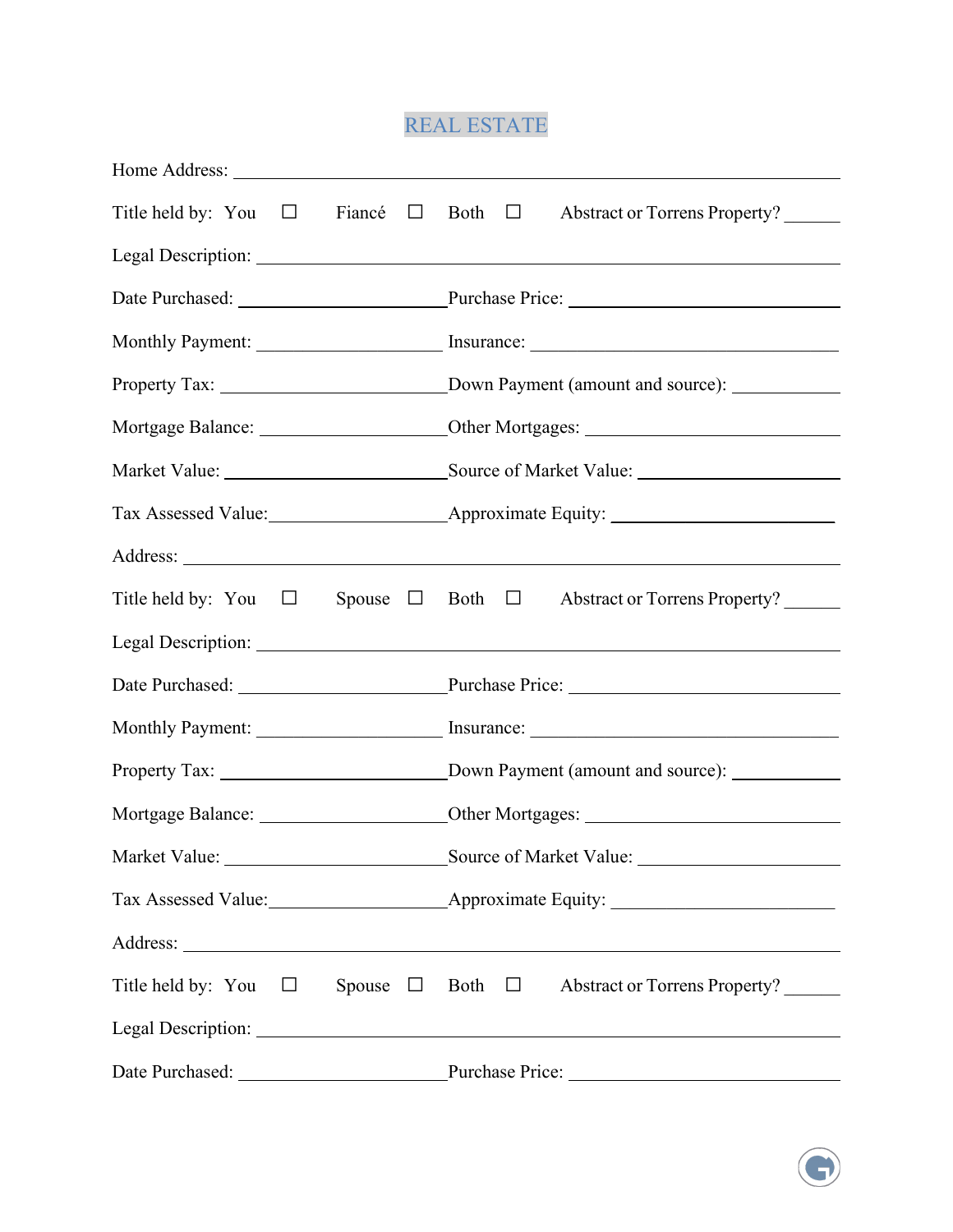| <b>Monthly Payment:</b> | Insurance:              |
|-------------------------|-------------------------|
|                         |                         |
|                         |                         |
| Market Value:           | Source of Market Value: |
| Tax Assessed Value:     | Approximate Equity:     |

### STORED GENETIC MATERIAL

Have you or your partner, if any, ever been diagnosed as infertile, treated for infertility, or used or participated in assisted reproduction?

If so, explain:

Are you and/or your partner the owners of any store genetic material (e.g., egg(s), sperm, or embryo)?

If yes:

 $\overline{a}$ 

 $\overline{a}$ 

l

a. Describe the stored material.

b. Provide full contact information for the storage provider(s).

- c. Do you possess your contract with, and promotional or other written material provided by, the storage provider?
- d. Did, or do, you and your partner, have any agreement(s) about such stored material and, if so, please describe such agreement(s)?

e. Is/are such agreement(s) in writing?

f. Is any of the stored genetic material the biological material of anyone other than you and/or you spouse?

If so, please explain:

g. What are your wishes with respect to such material?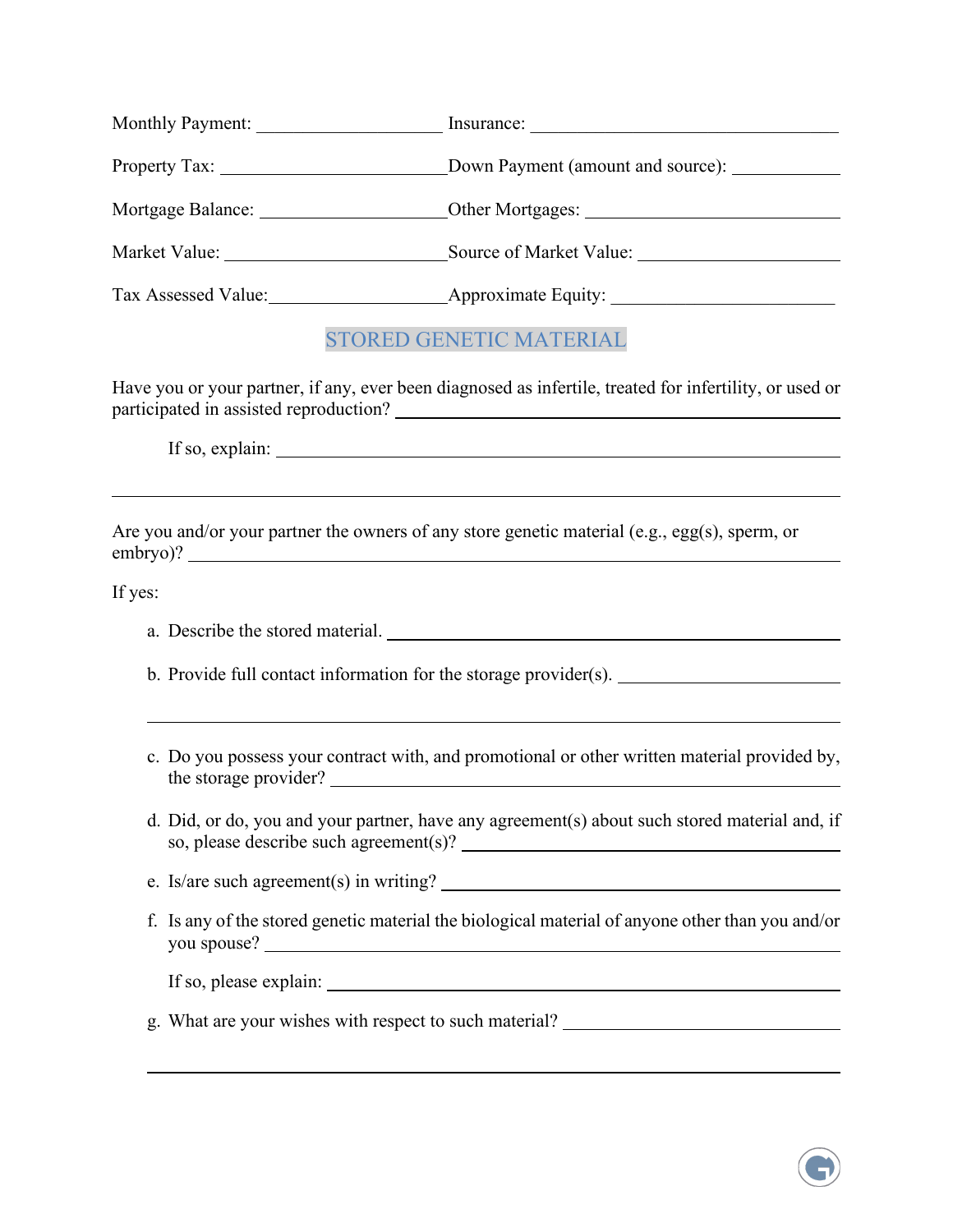# AUTOMOBILES AND OTHER MOTOR VEHICLES

| Year/<br>Make/<br><b>Model</b> | Name(s)<br>on Title | In<br>Possession<br><sub>of</sub> | <b>Fair Market</b><br><b>Value (KBB</b><br>Private<br><b>Party Sale)</b> | Loam<br><b>Amount</b> | <b>VIN</b> | To<br>Whom |
|--------------------------------|---------------------|-----------------------------------|--------------------------------------------------------------------------|-----------------------|------------|------------|
|                                |                     |                                   |                                                                          |                       |            |            |
|                                |                     |                                   |                                                                          |                       |            |            |
|                                |                     |                                   |                                                                          |                       |            |            |
|                                |                     |                                   |                                                                          |                       |            |            |
|                                |                     |                                   |                                                                          |                       |            |            |
|                                |                     |                                   |                                                                          |                       |            |            |
|                                |                     |                                   |                                                                          |                       |            |            |
|                                |                     |                                   |                                                                          |                       |            |            |

#### PERSONAL ACCOUNTS

(e.g. checking, savings, certificates, stocks & bonds, safe deposit boxes, persons that owe you money, etc.)

| $\overline{\mathbf{Name}}(s)$ on<br>Account | Account<br><b>Type</b> | Account<br><b>Number</b> | <b>Bank or</b><br><b>Institution</b> | <b>Approx. Value</b> |
|---------------------------------------------|------------------------|--------------------------|--------------------------------------|----------------------|
|                                             |                        |                          |                                      |                      |
|                                             |                        |                          |                                      |                      |
|                                             |                        |                          |                                      |                      |
|                                             |                        |                          |                                      |                      |
|                                             |                        |                          |                                      |                      |
|                                             |                        |                          |                                      |                      |
|                                             |                        |                          |                                      |                      |
|                                             |                        |                          |                                      |                      |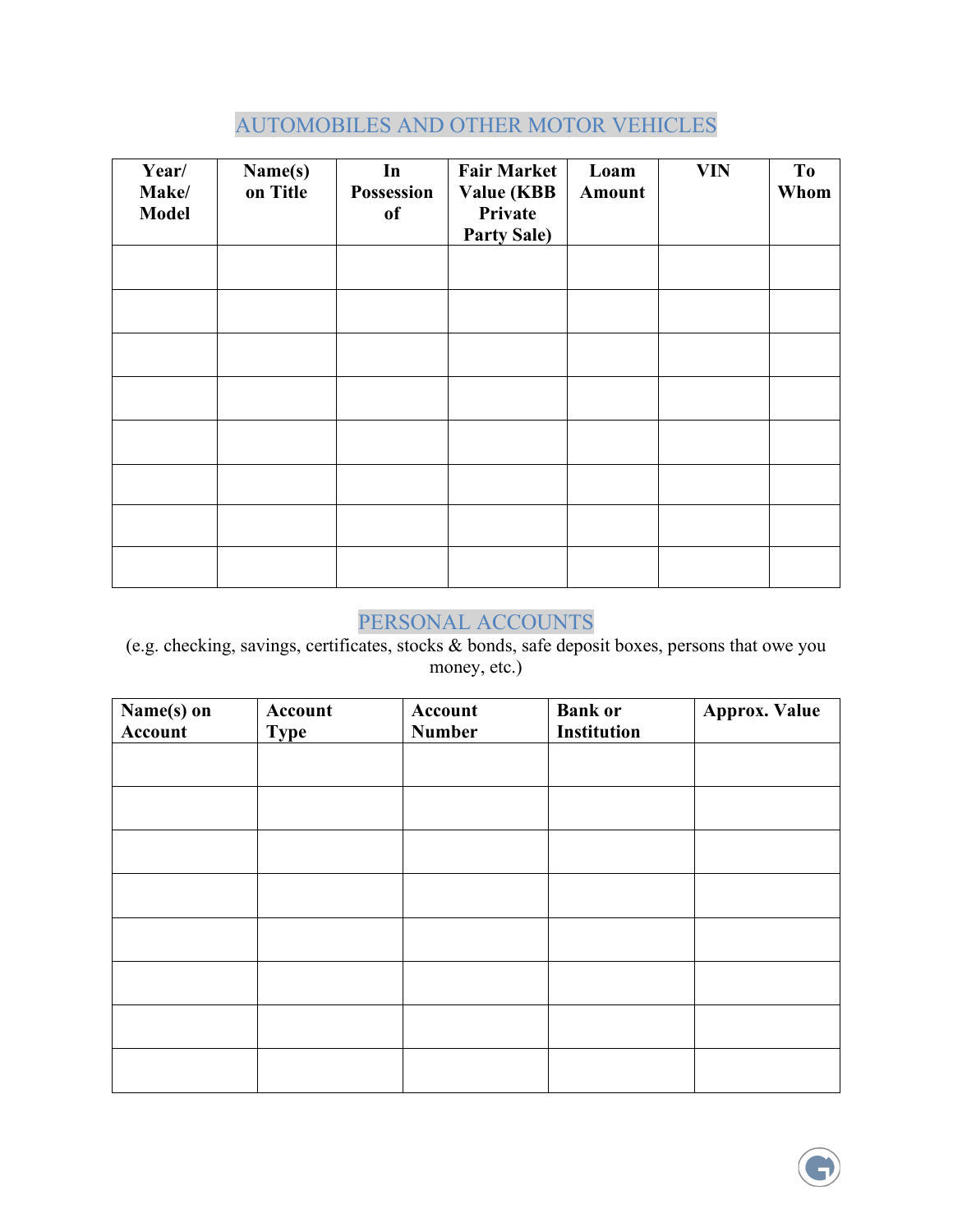### RETIREMENT ACCOUNTS OR PLANS ( e.g. IRA, Roth IRA, SEP IRA, SIMPLE IRA, 401k, 403b)

| Name(s) on<br>Account | <b>Account Type</b> | Account<br><b>Number</b> | Company | <b>Current Value</b> |
|-----------------------|---------------------|--------------------------|---------|----------------------|
|                       |                     |                          |         |                      |
|                       |                     |                          |         |                      |
|                       |                     |                          |         |                      |
|                       |                     |                          |         |                      |
|                       |                     |                          |         |                      |
|                       |                     |                          |         |                      |
|                       |                     |                          |         |                      |

#### PENSION PLANS

(Defined Benefit Plans)

| Name(s) on<br><b>Account</b> | Company | Percent<br><b>Vested</b> | Date of Full<br><b>Vesting</b> | Projected<br><b>Monthly</b><br><b>Benefit</b> | <b>Estimated</b><br><b>Present</b><br>Value |
|------------------------------|---------|--------------------------|--------------------------------|-----------------------------------------------|---------------------------------------------|
|                              |         |                          |                                |                                               |                                             |
|                              |         |                          |                                |                                               |                                             |
|                              |         |                          |                                |                                               |                                             |
|                              |         |                          |                                |                                               |                                             |
|                              |         |                          |                                |                                               |                                             |

#### **Other Employee Benefits**

Please list stock options, savings plans, profit sharing, commission, expense accounts, etc. you or your fiancé have through employment:

 $\overline{a}$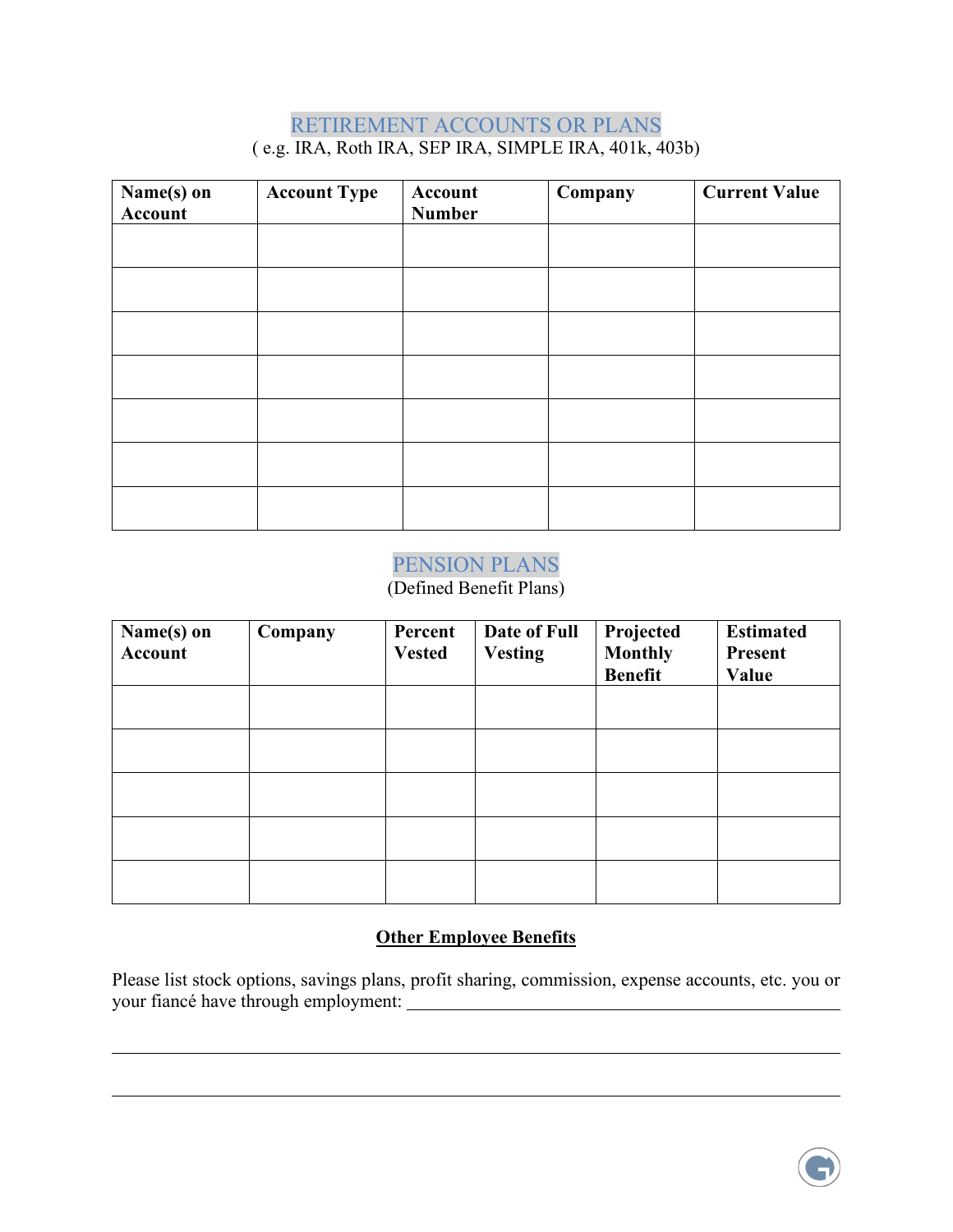# LIFE INSURANCE

| Policy<br><b>Holder</b> | Policy<br><b>Number</b> | Company | <b>Type</b> | Face<br>Value | Beneficiary | Cash<br>Value |
|-------------------------|-------------------------|---------|-------------|---------------|-------------|---------------|
|                         |                         |         |             |               |             |               |
|                         |                         |         |             |               |             |               |
|                         |                         |         |             |               |             |               |
|                         |                         |         |             |               |             |               |
|                         |                         |         |             |               |             |               |
|                         |                         |         |             |               |             |               |

Are you or your spouse the beneficiary of a Will, Trust, or Life Estate?

 $\overline{a}$ 

### OTHER PERSONAL PROPERTY

(e.g. pets, antiques, artwork)

| <b>Description</b> | Ownership | <b>Fair Market Value</b> | To Whom |
|--------------------|-----------|--------------------------|---------|
|                    |           |                          |         |
|                    |           |                          |         |
|                    |           |                          |         |
|                    |           |                          |         |
|                    |           |                          |         |
|                    |           |                          |         |
|                    |           |                          |         |
|                    |           |                          |         |
|                    |           |                          |         |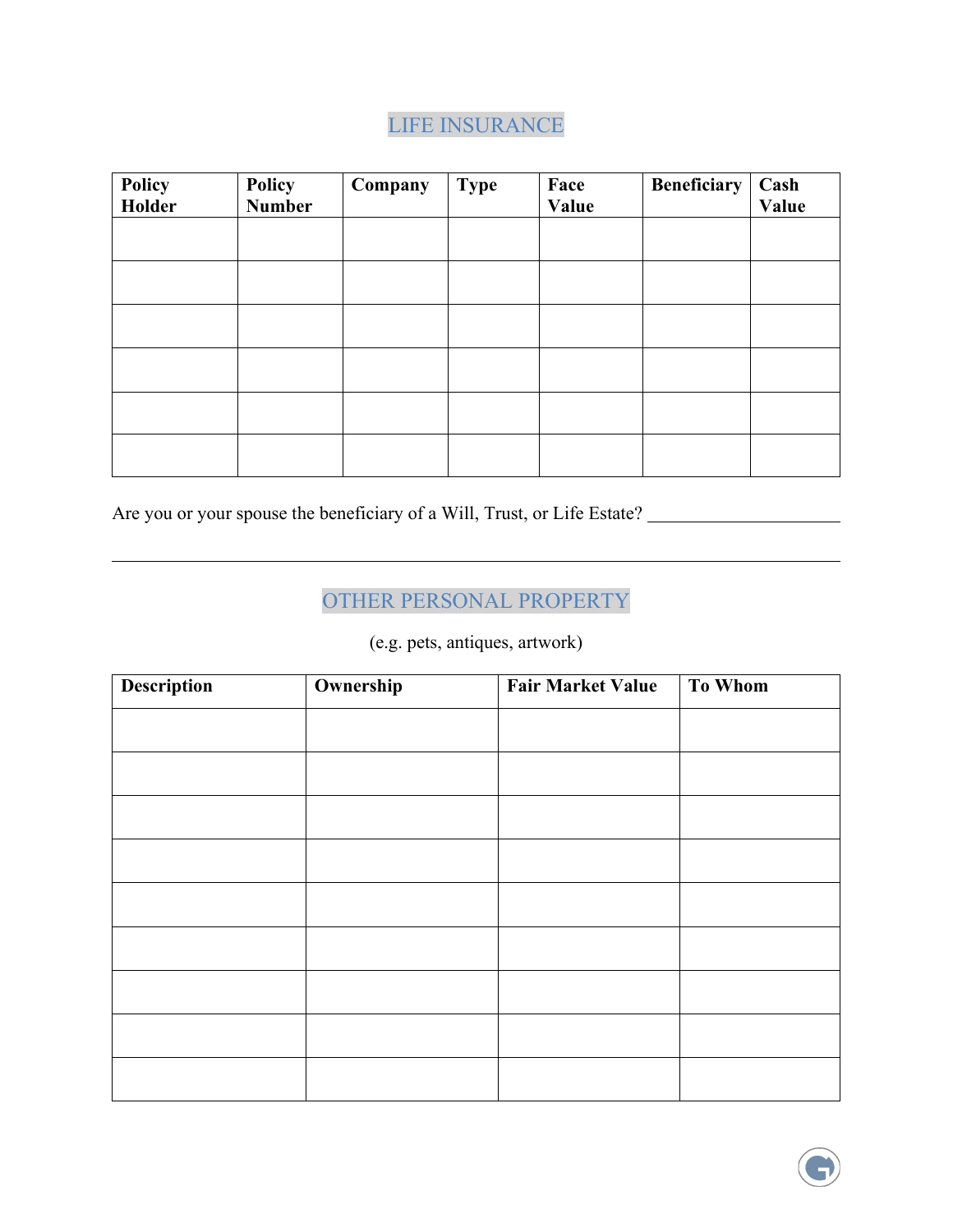| <b>Description</b> | Ownership | <b>Fair Market Value</b> | <b>To Whom</b> |
|--------------------|-----------|--------------------------|----------------|
|                    |           |                          |                |
|                    |           |                          |                |
|                    |           |                          |                |
|                    |           |                          |                |
|                    |           |                          |                |
|                    |           |                          |                |
|                    |           |                          |                |
|                    |           |                          |                |
|                    |           |                          |                |
|                    |           |                          |                |

# DEBTS: (INSTALLMENT/ROTATING)

Please provide the following information regarding any debts owed by yourself, your fiancé, or jointly (attach a credit report if possible.)

| <b>Creditor</b> | Name(s) on<br>Account | <b>Incurred by</b><br>Whom | <b>Purpose</b> | <b>Balance</b> | <b>Monthly</b><br>Payment |
|-----------------|-----------------------|----------------------------|----------------|----------------|---------------------------|
|                 |                       |                            |                |                |                           |
|                 |                       |                            |                |                |                           |
|                 |                       |                            |                |                |                           |
|                 |                       |                            |                |                |                           |
|                 |                       |                            |                |                |                           |
|                 |                       |                            |                |                |                           |
|                 |                       |                            |                |                |                           |
|                 |                       |                            |                |                |                           |
|                 |                       |                            |                |                |                           |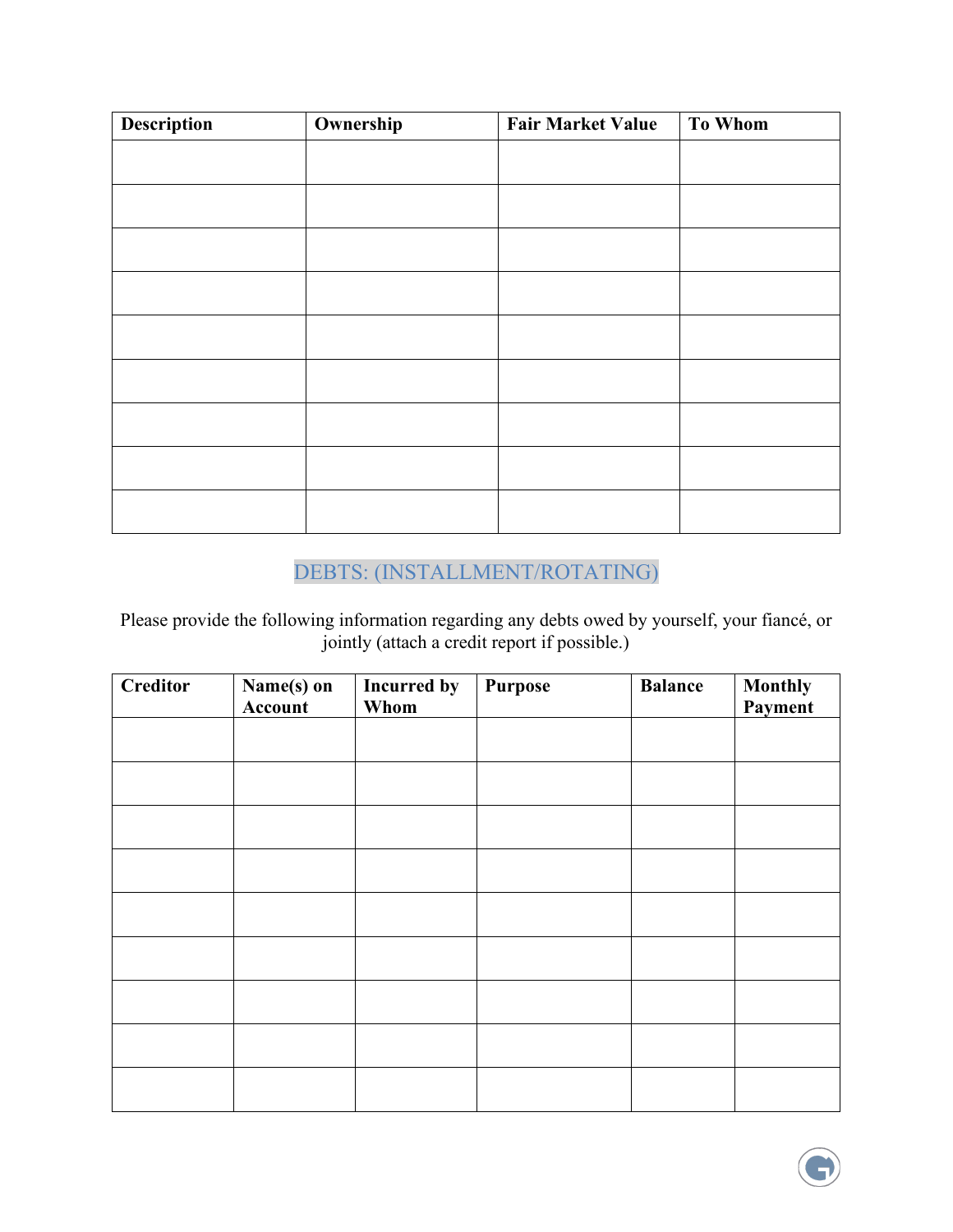#### ADDITIONAL INFORMATION

If you and your fiancé are living in two separate places, briefly describe your living arrangement and how that will change after you are married. If not, please describe how your current living arrangement is divided, who does what and who pays the bills.

How do you and your fiancé plan on allocating income each of you earn?

How do you and your fiancé plan on handling living expenses?

 $\overline{a}$ 

 $\overline{a}$ 

 $\overline{a}$ 

Do you see any increase or decrease in salary for either you or your fiancé in the future?

Do you or your fiancé stand to inherit any assets in the near future?